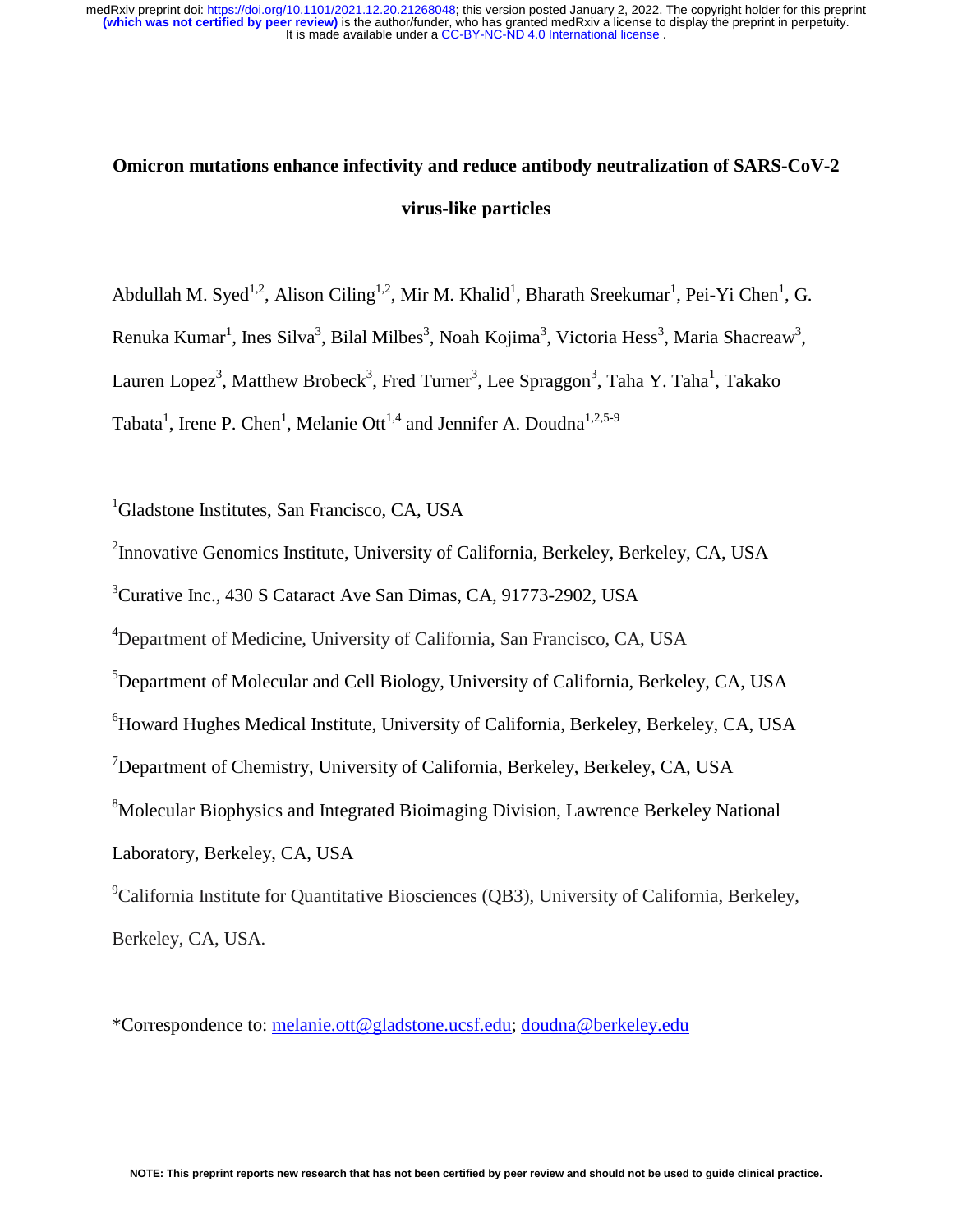## **Abstract**

The Omicron SARS-CoV-2 virus contains extensive sequence changes relative to the earlier arising B.1, B.1.1 and Delta SARS-CoV-2 variants that have unknown effects on viral infectivity and response to existing vaccines. Using SARS-CoV-2 virus-like particles (SC2-VLPs), we examined mutations in all four structural proteins and found that Omicron showed 3-fold higher capsid assembly and cell entry relative to Delta, a property conferred by S and N protein mutations. Thirty-eight antisera samples from individuals vaccinated with Pfizer/BioNTech, Moderna, Johnson & Johnson vaccines and convalescent sera from unvaccinated COVID-19 survivors had 15-fold lower efficacy to prevent cell transduction by VLPs containing the Omicron mutations relative to the ancestral B.1 spike protein. A third dose of Pfizer vaccine elicited substantially higher neutralization titers against Omicron, resulting in detectable neutralizing antibodies in 8 out of 8 subjects compared to 1 out of 8 pre-boost. Furthermore, the monoclonal antibody therapeutics Casirivimab and Imdevimab had robust neutralization activity against B.1, B.1.1 or Delta VLPs but no detectable neutralization of Omicron VLPs. Our results suggest that Omicron is more efficient at assembly and cell entry compared to Delta, and the antibody response triggered by existing vaccines or previous infection, at least prior to boost, will have limited ability to neutralize Omicron. In addition, some currently available monoclonal antibodies will not be useful in treating Omicron-infected patients.

**One-Sentence Summary:** Omicron SARS-CoV-2 virus-like particles have enhanced infectivity that is only weakly neutralized by vaccination without boost or prior infection, or antibody therapeutics.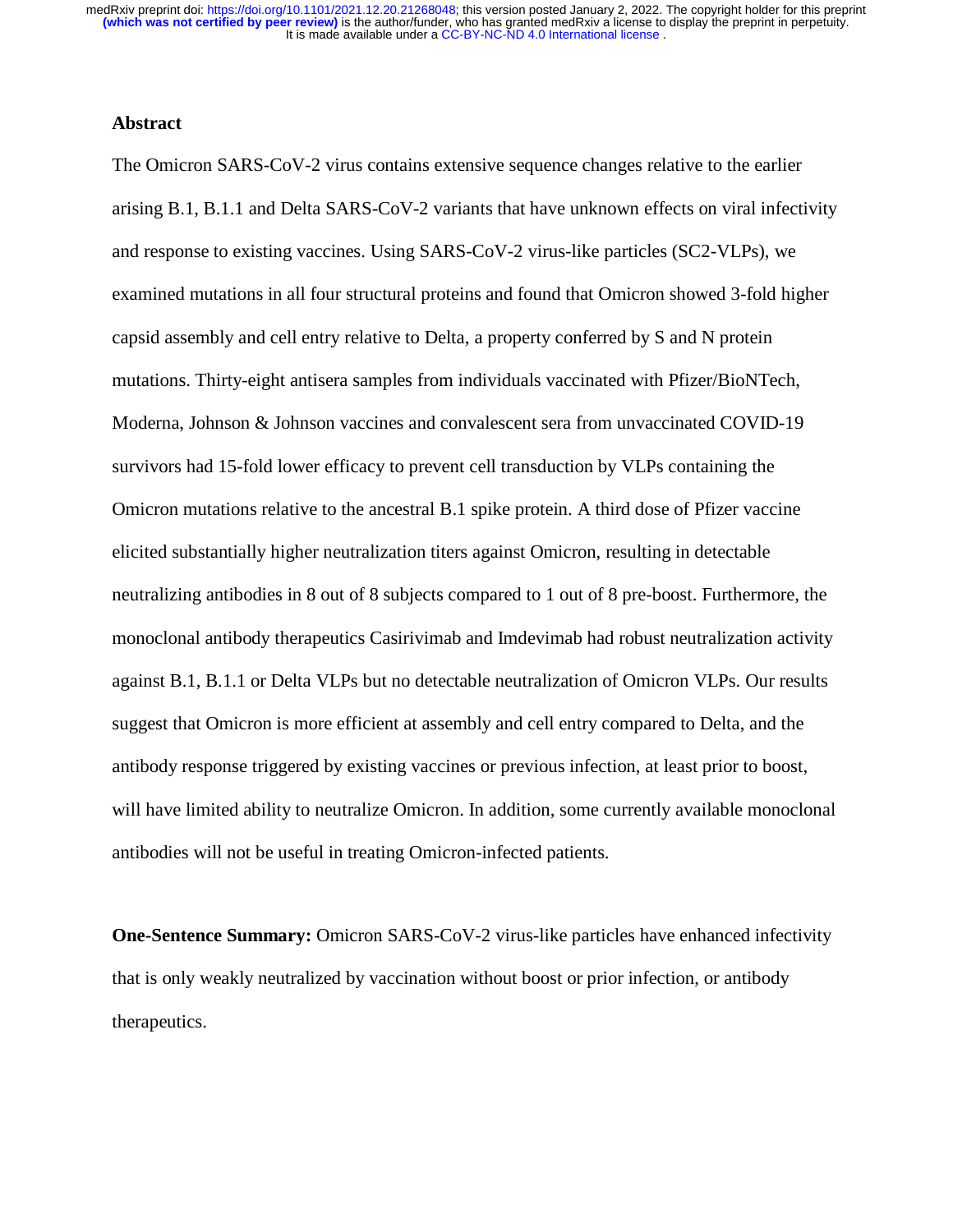Understanding the molecular determinants of SARS-CoV-2 viral fitness is central to effective vaccine and therapeutic development. The emergence of viral variants including Delta and Omicron underscores the need to assess both infectivity and antibody neutralization, but biosafety level 3 (BSL-3) handling requirements slow the pace of research on the intact SARS-CoV-2 virus. Although vesicular stomatitis virus (VSV) and lentiviruses pseudotyped with the SARS-CoV-2 spike (S) protein enable evaluation of S-mediated cell binding and entry via the ACE2 and TMPRSS2 receptors, they cannot determine effects of mutations outside the S gene (*1*, *2*). To address these challenges, we developed SARS-CoV-2 virus-like particles (SC2-VLPs) comprising the S, N, M and E structural proteins and a packaging signal-containing messenger RNA that together form RNA-loaded capsids capable of spike-dependent cell transduction (*3*). This system faithfully reflects the impact of mutations in structural proteins that are observed in live-virus infections, enabling rapid testing of SARS-CoV-2 structural gene variants for their impact on both infection efficiency and antibody or anti serum neutralization.

Using the SC2-VLP system, we first generated a set of plasmid constructs encoding the S, N, M and E structural proteins derived from the B.1, B.1.1, Delta and Omicron SARS-CoV-2 viral variants (Fig. 1A). We generated SC2-VLPs by co-transfecting packaging cells (HEK293T cells) with three plasmids encoding these structural proteins and a fourth plasmid encoding luciferase mRNA linked to a SARS-CoV-2 packaging signal (*3*). Particles secreted from these packaging cells were filtered and incubated with receiver 293T cells stably co-expressing ACE2 and TMPRSS2 (Fig. 1B). To compare the effects of the different structural gene variants on infectivity, we used the structural genes from SARS-CoV-2 B.1 as the point of reference from which to vary each structural gene individually since it is ancestral to all currently circulating variants. We first tested the effects on infectivity of variation of the S gene in VLPs that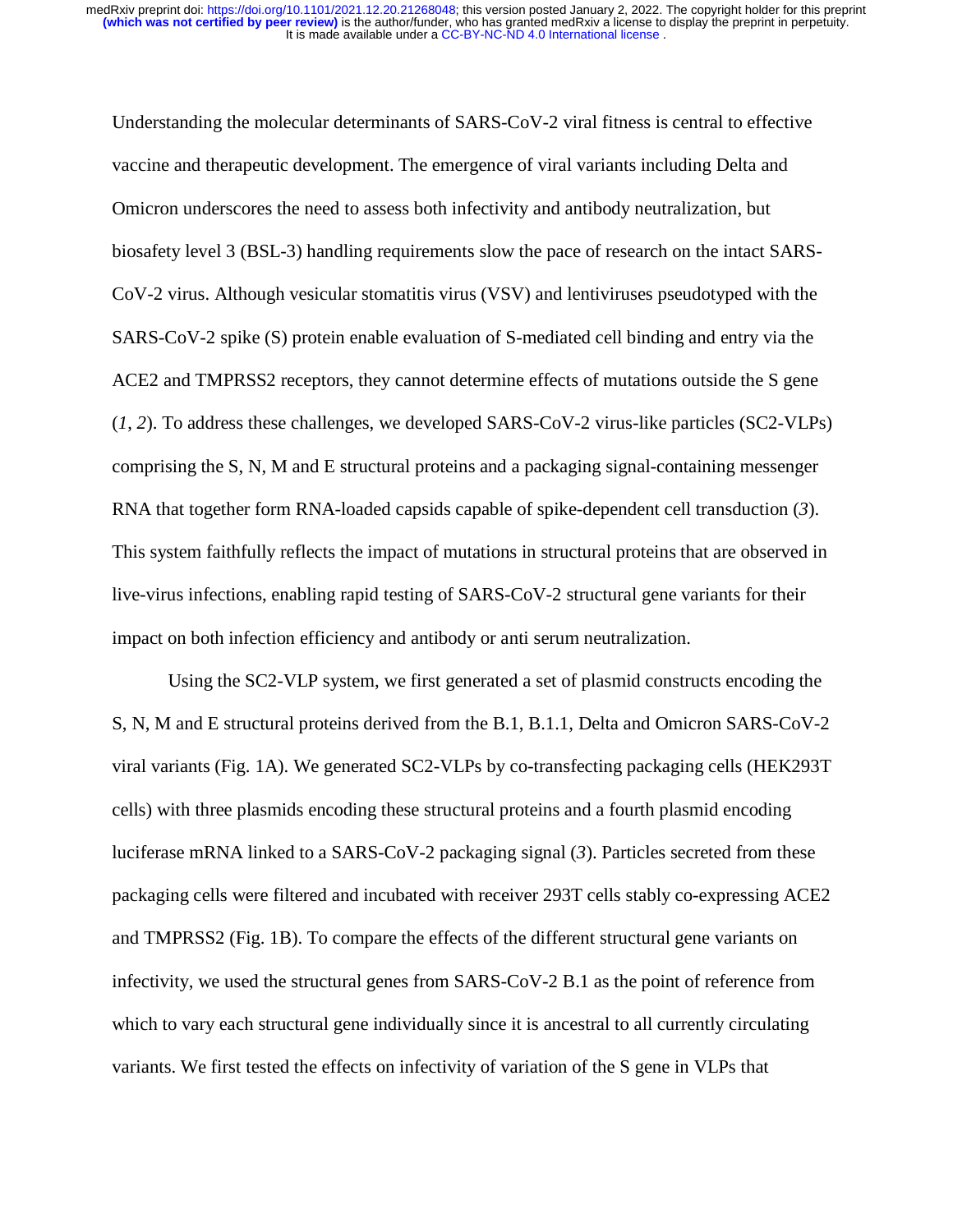otherwise contained B.1 gene versions. We found that relative to S-B.1 (identical to S-B.1.1), the Delta S variant produced VLPs that were only 20% as infectious (Fig. 1C). In contrast, the Omicron S gene in the context of the B.1 background generated VLPs that were at least as infectious as the ancestral S-B.1 (Fig. 1C). We also generated S variants containing Omicron mutations outside the receptor binding domain (RBD) but containing only mutations within the receptor binding domain (RBD) previously shown to inhibit binding by Class 1 (417N, 496S, 498R, 501Y) or Class 3 (440K, 446S, 496S, 498R) antibodies (*4*). These Omicron variants displayed moderately enhanced infectivity of 1.8- and 1.5-fold (S-OmC1, S-OmC3, Fig. 1C, Supplementary Table S1). These results are in contrast to observations of pseudotyped lentiviral particles which show increased entry for S-Delta and reduced entry for S-Omicron (Supplementary Fig. S1). These results suggest that viral genetic context influences S gene effects on the ability of viral particles to transduce cells, and also that some S gene mutations such as those in Omicron may dominate cell infectivity outcomes.

We next compared the effects of N, M or E viral variants on infectivity of VLPs generated using B.1 genes. The N gene was found previously to have a pronounced influence on infectivity and RNA packaging efficiency (*3*). Required for replication, RNA binding, packaging, stabilization and release, the N protein includes a seven amino acid mutational hotspot (N:199-205) in a region linking the N- and C-terminal domains. Notably, B.1.1, Delta and Omicron, but not B.1, include mutations at R203 that were found previously to enhance VLP infectivity and RNA packaging (Fig. 1A, Supplementary Table S2) (*3*). The N-Delta and N-Omicron variants generated VLPs with robust infectivity that was enhanced relative to both B.1 and B.1.1 variants, consistent with the N protein playing a central role in viral packaging and cell transduction efficiency (Fig. 1D).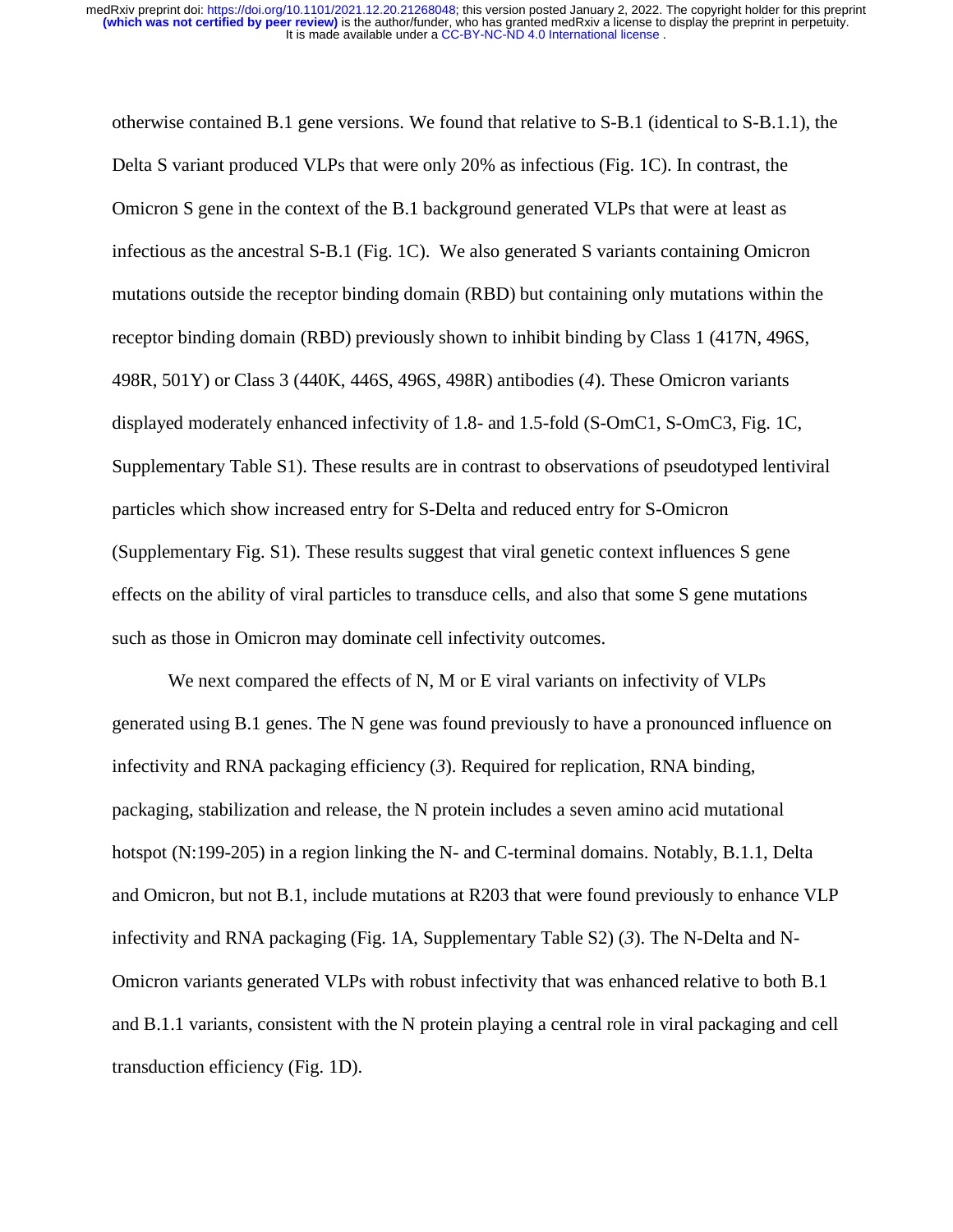Omicron contains three mutations in the M protein and one mutation in the E protein relative to B.1/Delta. VLPs generated using the Omicron M or E proteins, but with B.1 versions of the other structural components, showed levels of infectivity that were reduced relative to those measured for the B.1 VLPs (Fig. 1E, Supplementary Table S3, 4). This finding suggests that some Omicron mutations reduce viral fitness, at least on their own. To test if these effects are mitigated by mutations in other structural proteins, we also tested VLPs generated using the combined structural protein mutations for each variant. We found that Omicron VLPs were twice as infectious as VLPs generated using Delta or B.1.1 structural proteins and 12-fold more infectious than VLPs generated using B.1 VLPs, consistent with observed enhancements seen in the individual proteins (Fig. 1F).

We next tested the VLP neutralization capability of antisera collected from 38 individuals 4-6 weeks post-vaccination with Pfizer/BioNTech, Moderna or Johnson & Johnson vaccines, or convalescent sera from unvaccinated COVID-19 survivors. The antisera were collected from participants aged 18-50 years enrolled in a clinical trial led by Curative, and SARS-CoV-2 IgG antibodies were quantified with an ELISA (Supplementary Table S5). The serum was heatinactivated at 56°C for 30 mins and then incubated with VLPs at dilutions 1/20, 1/80, 1/320, 1/1280, 1/5120 and 1/20480 for a total of six dilutions. VLPs were generated with B.1 structural genes except for N-R203M which we previously found to enhance assembly and increase the dynamic range of our neutralization assay. In initial experiments using B.1 spike we found that sera from both Pfizer/BioNTech and Moderna vaccinated individuals yielded high neutralization titers with medians of 549 and 490 respectively (Table 1). Sera from Johnson and Johnson vaccinated and convalescent patients had lower titers with median of 25 and 35 respectively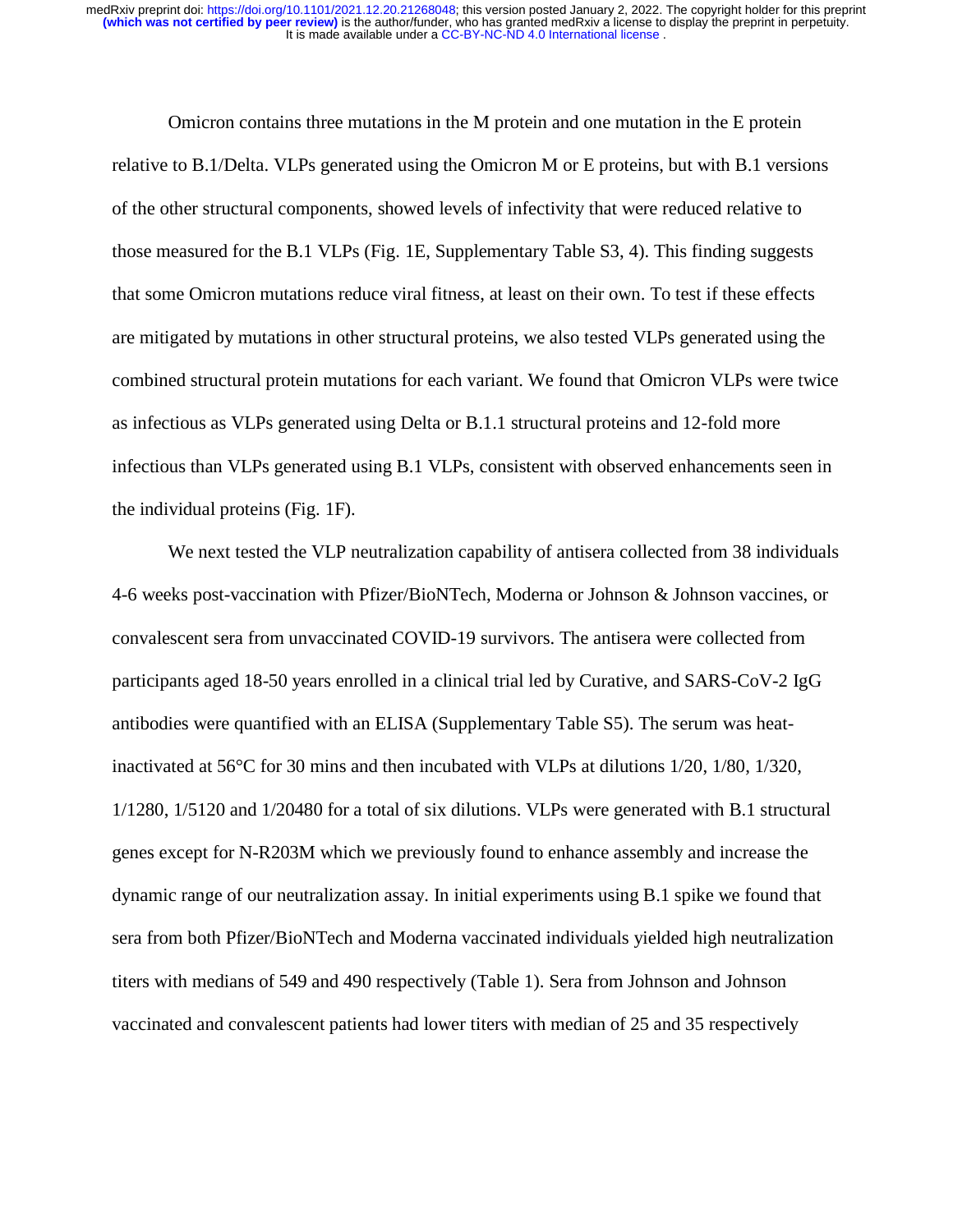(Table 1) matching the low levels of SARS-CoV-2 IgG antibodies detected in this cohort (Supplementary Table S5).

We then substituted the S-gene with S-variants previously tested, as they have varying mutations in the RBD known to affect neutralization. We tested the neutralization capacity of each patient's serum against VLPs representing S from B.1, Delta or Omicron viral variants (Fig. 2A-D). There was a pronounced decrease of 15- to 18-fold in potency against Omicron, with intermediate effects on Delta, for the antisera from mRNA vaccine recipients (Fig. 2A-D; Table 1). Limited efficacy was detected for any of the sera from those vaccinated with the adenovirus based Johnson and Johnson vaccine and variable neutralization was observed for COVID-19 survivors (Table 1). We next examined whether Class 1 or Class 3 mutations were responsible for reduced neutralization in patient anti sera. For both S-OmC1 and OmC3 cases we found intermediate neutralization, suggesting that neutralization escape from patient sera is a function of several mutations acting in concert (Supplementary Fig. S1A-D). Third-dose vaccination with the Pfizer vaccine increased titers against all variants including Omicron (Fig. 2E-H, Supplementary Fig. S1E-G, Table 2) as measured at 16 and 21 days after the third dose. All 8 sera from this cohort had low (median 64) neutralization titers against Omicron 21 days after their third dose while only 1 out 8 had detectable neutralization prior to boosting (Fig. 2G). However, even after boosting we observed 8-fold reduced neutralizing titers against Omicron compared to B.1, suggesting that Omicron is still able to partially escape neutralizing antibodies induced by vaccination with the ancestral S-B.1 (Fig. 2H, Table 2).

To test whether monoclonal antibodies generated against the ancestral SARS-CoV-2 S protein would be effective at Omicron neutralization, VLPs were generated using the Omicron, OmC1 or OmC3 S genes, and transduction assays were conducted in the presence or absence of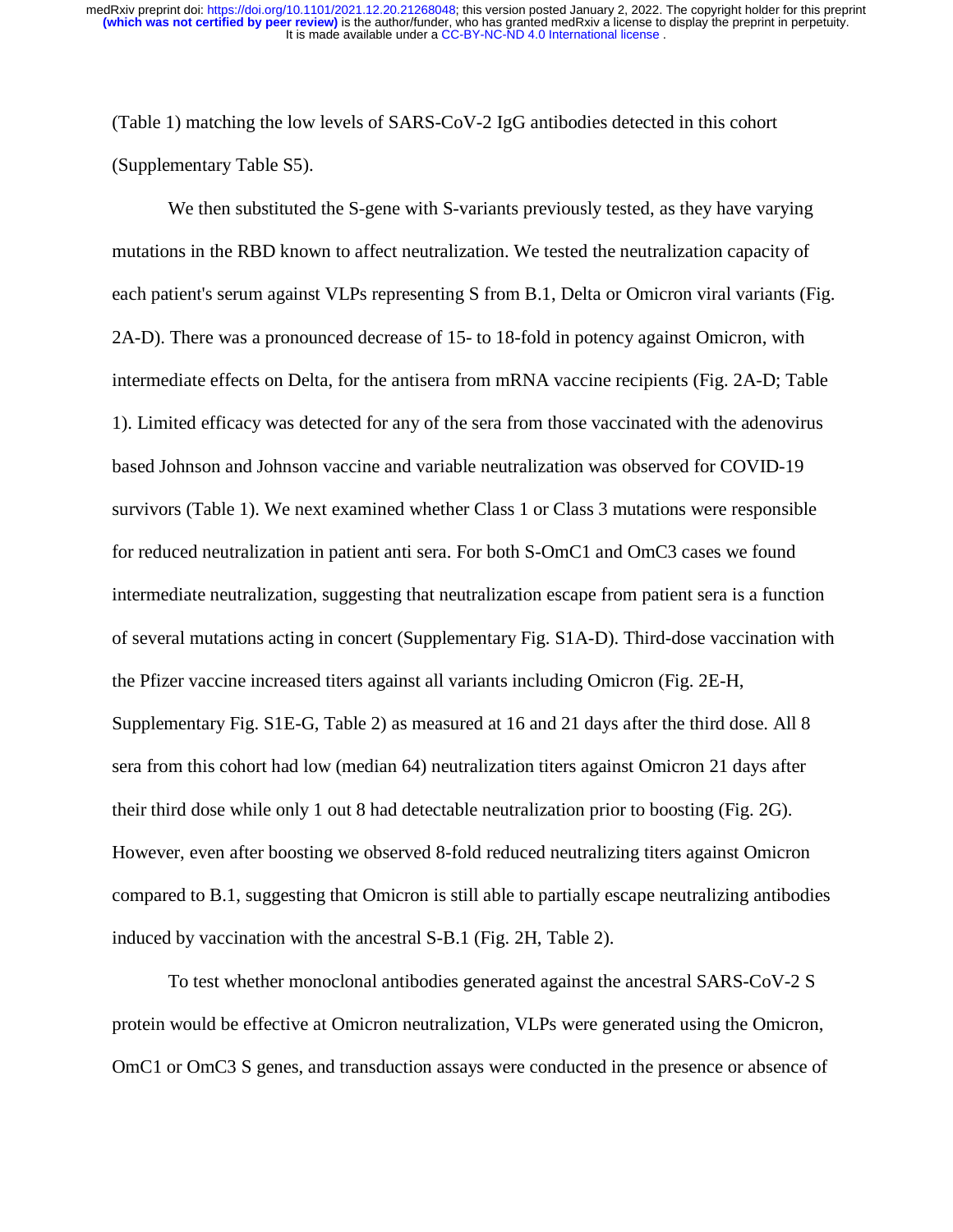Class 1 (Casirivimab) or Class 3 (Imdevimab) monoclonal antibodies (Fig. 3A-E, Table 3). Strikingly, although both antibodies had robust neutralization activity against B.1.1 or Delta VLPs, no activity was detected for either one against Omicron VLPs. When the OmC1 or OmC3 versions of the S gene were tested in this VLP assay, we found that Casirivimab was able to neutralize OmC3 but not OmC1 and Imdevimab was able to neutralize OmC1 but not OmC3. This suggests that the six mutations within the Omicron RBD (K417N, N440K, G446S, G496S, Q498R, N501Y) are largely responsible for the failure of these monoclonal antibodies to neutralize Omicron S.

In summary, SARS-CoV-2 virus-like particles that transduce reporter mRNA into ACE2 and TMPRSS2-expressing cells enabled a rapid and comprehensive comparison of structural protein (S, E, M, N) variant effects on both particle infectivity and antibody neutralization. Using this system, we found that the Omicron versions of both S and N enhance VLP infectivity relative to ancestral viral variants including Delta. Omicron maintains mutations in the N mutational hotspot that were shown previously to confer markedly enhanced VLP infectivity (*3*). Surprisingly, Omicron M and E gene variants appear to compromise infectivity, at least in the context of ancestral versions of the other structural genes, implying that genes including S and N override less fit versions of M, E and perhaps other genes in the intact virus. Monitoring S and N gene evolution and determining why the N gene has such a pronounced effect on viral particle infectivity may enable development of better diagnostics, more broadly neutralizing vaccine development and potentially new therapeutics.

Notably, all antisera from vaccinated individuals or convalescent sera from COVID-19 survivors showed reduced neutralization of Omicron VLPs relative to ancestral variants including Delta, with mRNA vaccines far surpassing a viral vector vaccine or natural infection in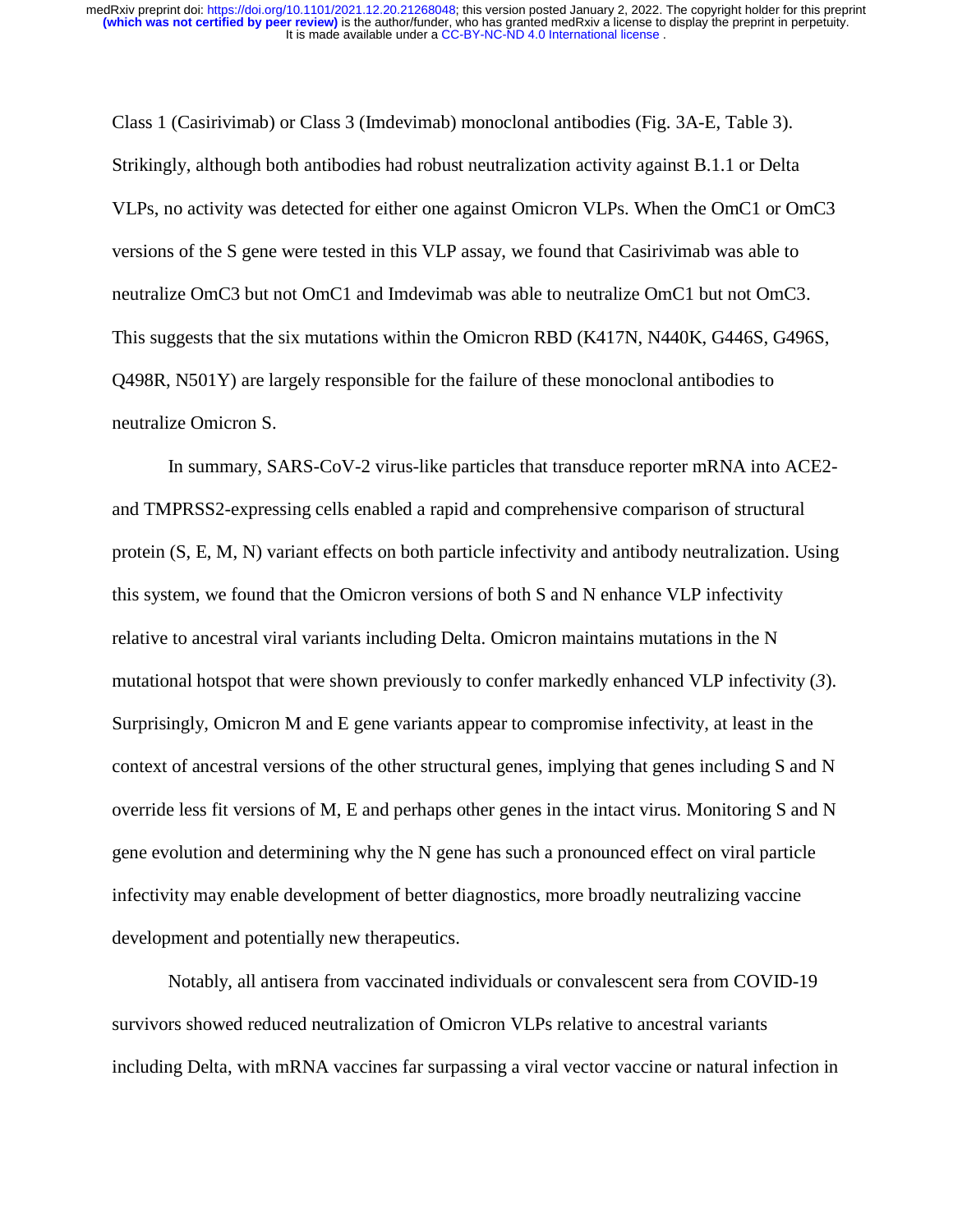initial potency. These data do not account for T cell-based immunity induced by vaccination or prior infection. We also found that Omicron S mutations interfere with Class 1 and Class 3 monoclonal antibody binding, rendering some commercially available therapeutic antibodies completely ineffective. These results suggest that prior to vaccine boost, antibodies produced by mRNA vaccines have 15- to 18-fold reduced efficacy against Omicron, and that the Johnson and Johnson vaccine produces limited neutralizing antibodies against any SARS-CoV-2 variant. Booster shots increase neutralization titers against Omicron but the titers remain much lower than for previous variants. Consistent with data from recent pseudovirus neutralization studies (*5*, *6*), these findings support the use of mRNA vaccine boosters to enhance antibody-based protection against Omicron infection, in lieu of vaccines tailored to Omicron itself.

### **References and Notes**

1. K. H. D. Crawford, R. Eguia, A. S. Dingens, A. N. Loes, K. D. Malone, C. R. Wolf, H. Y. Chu, M. A. Tortorici, D. Veesler, M. Murphy, D. Pettie, N. P. King, A. B. Balazs, J. D. Bloom, Protocol and Reagents for Pseudotyping Lentiviral Particles with SARS-CoV-2 Spike Protein for Neutralization Assays. *Viruses*. **12** (2020), doi:10.3390/v12050513.

2. J. A. Plante, Y. Liu, J. Liu, H. Xia, B. A. Johnson, K. G. Lokugamage, X. Zhang, A. E. Muruato, J. Zou, C. R. Fontes-Garfias, D. Mirchandani, D. Scharton, J. P. Bilello, Z. Ku, Z. An, B. Kalveram, A. N. Freiberg, V. D. Menachery, X. Xie, K. S. Plante, S. C. Weaver, P.-Y. Shi, Spike mutation D614G alters SARS-CoV-2 fitness. *Nature*. **592**, 116–121 (2021).

3. A. M. Syed, T. Y. Taha, T. Tabata, I. P. Chen, A. Ciling, M. M. Khalid, B. Sreekumar, P.-Y. Chen, J. M. Hayashi, K. M. Soczek, M. Ott, J. A. Doudna, Rapid assessment of SARS-CoV-2 evolved variants using virus-like particles. *Science*, eabl6184 (2021).

4. A. J. Greaney, T. N. Starr, P. Gilchuk, S. J. Zost, E. Binshtein, A. N. Loes, S. K. Hilton, J. Huddleston, R. Eguia, K. H. D. Crawford, A. S. Dingens, R. S. Nargi, R. E. Sutton, N. Suryadevara, P. W. Rothlauf, Z. Liu, S. P. J. Whelan, R. H. Carnahan, J. E. Crowe Jr, J. D. Bloom, Complete Mapping of Mutations to the SARS-CoV-2 Spike Receptor-Binding Domain that Escape Antibody Recognition. *Cell Host Microbe*. **29**, 44–57.e9 (2021).

5. S. Cele, L. Jackson, K. Khan, D. S. Khoury, T. Moyo-Gwete, H. Tegally, C. Scheepers, D. Amoako, F. Karim, M. Bernstein, G. Lustig, D. Archary, M. Smith, Y. Ganga, Z. Jule, K. Reedoy, D. Cromer, J. E. San, S.-H. Hwa, J. Giandhari, J. M. Blackburn, B. I. Gosnell, S. S. A. Karim, W.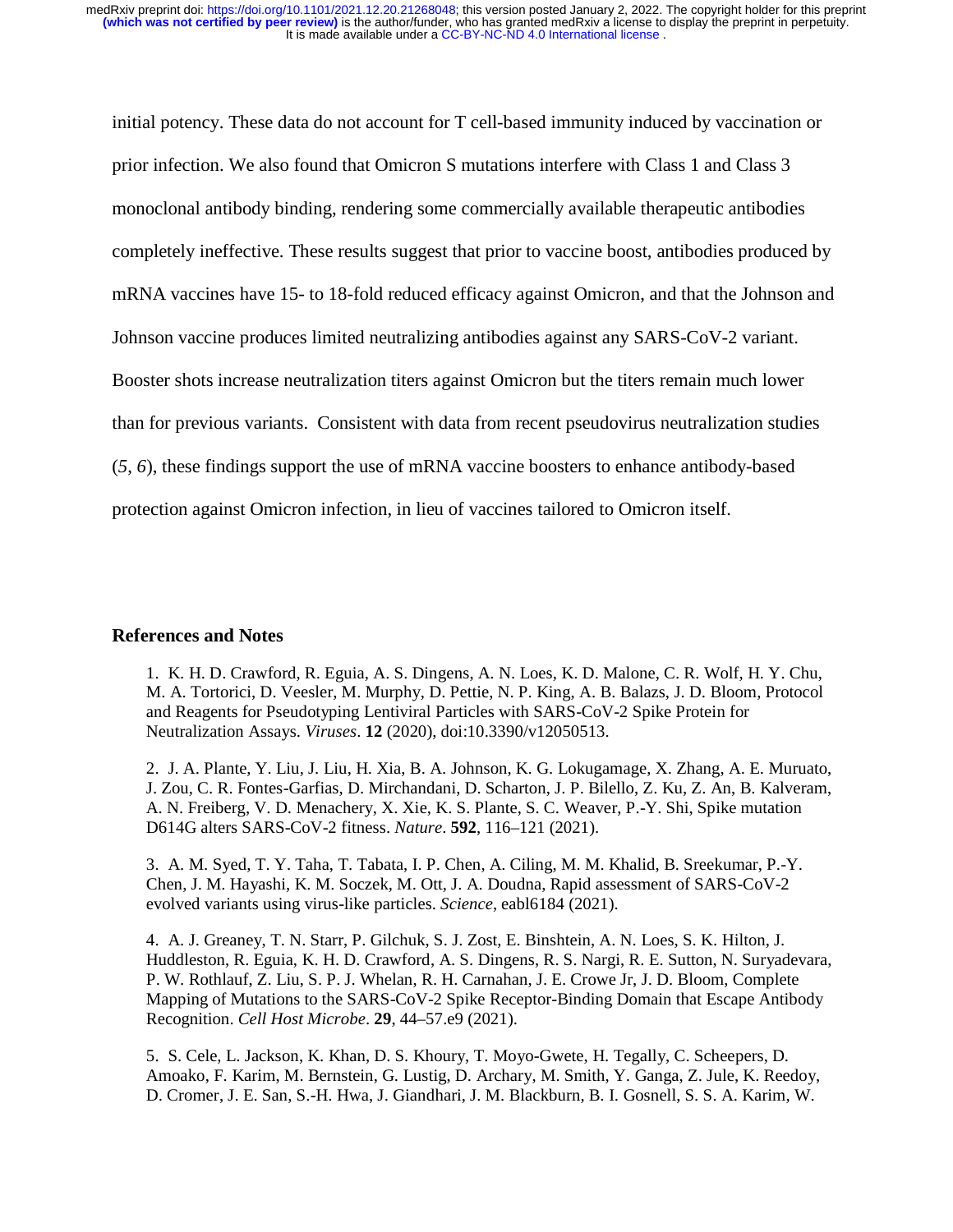It is made available under a [CC-BY-NC-ND 4.0 International license](http://creativecommons.org/licenses/by-nc-nd/4.0/) . **(which was not certified by peer review)** is the author/funder, who has granted medRxiv a license to display the preprint in perpetuity. medRxiv preprint doi: [https://doi.org/10.1101/2021.12.20.21268048;](https://doi.org/10.1101/2021.12.20.21268048) this version posted January 2, 2022. The copyright holder for this preprint

Hanekom, NGS-SA, COMMIT-KZN Team, A. von Gottberg, J. Bhiman, R. J. Lessells, M.-Y. S. Moosa, M. P. Davenport, T. de Oliveira, P. L. Moore, A. Sigal, SARS-CoV-2 Omicron has extensive but incomplete escape of Pfizer BNT162b2 elicited neutralization and requires ACE2 for infection. *medRxiv* (2021), doi:10.1101/2021.12.08.21267417.

6. L. Lu, B. W.-Y. Mok, L.-L. Chen, J. M.-C. Chan, O. T.-Y. Tsang, B. H.-S. Lam, V. W.-M. Chuang, A. W.-H. Chu, W.-M. Chan, J. D. Ip, B. P.-C. Chan, R. Zhang, C. C.-Y. Yip, V. C.-C. Cheng, K.-H. Chan, D.-Y. Jin, I. F.-N. Hung, K.-Y. Yuen, H. Chen, K. K.-W. To, Neutralization of SARS-CoV-2 Omicron variant by sera from BNT162b2 or Coronavac vaccine recipients. *Clin. Infect. Dis.* (2021), doi:10.1093/cid/ciab1041.

**Acknowledgments:** We thank members of the Doudna and Ott labs for helpful discussions.

**Funding:** This project was funded by a grant to JAD from the National Institutes of Health (R21AI59666) and by support from the Howard Hughes Medical Institute and the Gladstone Institutes. AMS acknowledges support from the National Sciences and Engineering research Council of Canada (NSERC PDF-533021-2019), IPC received support from the NIH (F31AI164671-01), and MO received support from the Roddenberry Foundation and a gift from Pam and Ed Taft.

#### **Author contributions:**

Conceptualization: AMS, GRK, MO, JAD

Anti sera: IS, NK, BM, VH, MS, LL, MB, FT, LS

Investigation: AMS, AC, MMK, BS

Funding acquisition: MO, JAD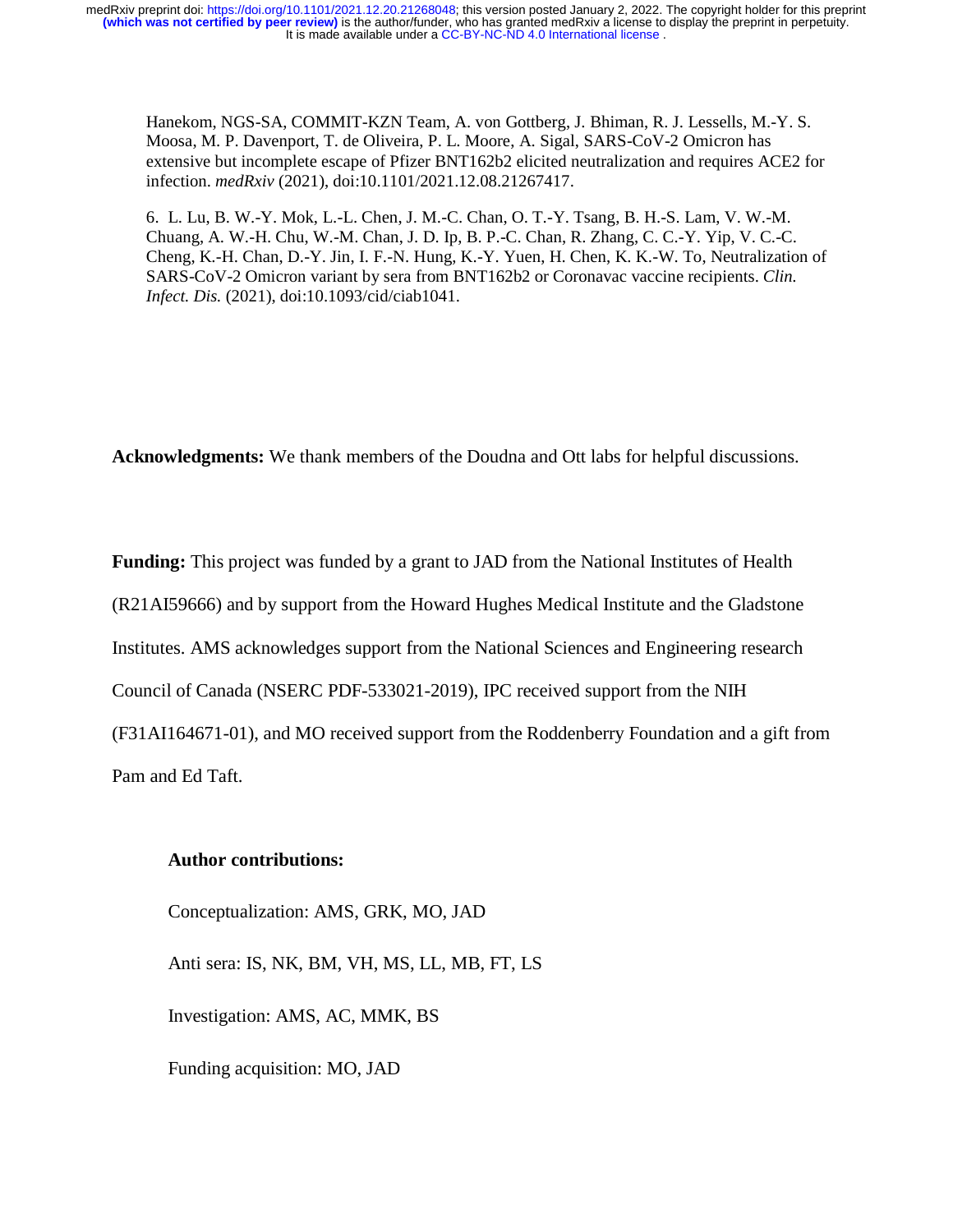Project administration/coordination: GRK

Supervision: MO, JAD

Writing – original draft: AMS, JAD

Writing – review & editing: AMS, JAD, LS, GRK, MO

**Competing interests:** AMS and JAD are inventors on a patent application filed by the Gladstone Institutes and the University of California that covers the method and composition of SARS-CoV-2 VLP preparations for RNA transduction and expression in cells.

**Data and materials availability:** All data are available in the main paper or supplementary material. Plasmids are available from Addgene (addgene.org) or by request. All other materials available upon request.

### **Supplementary Materials**

Materials and Methods Supplementary Text Figs. S1 Tables S1 to S5 References (*##*–*##*)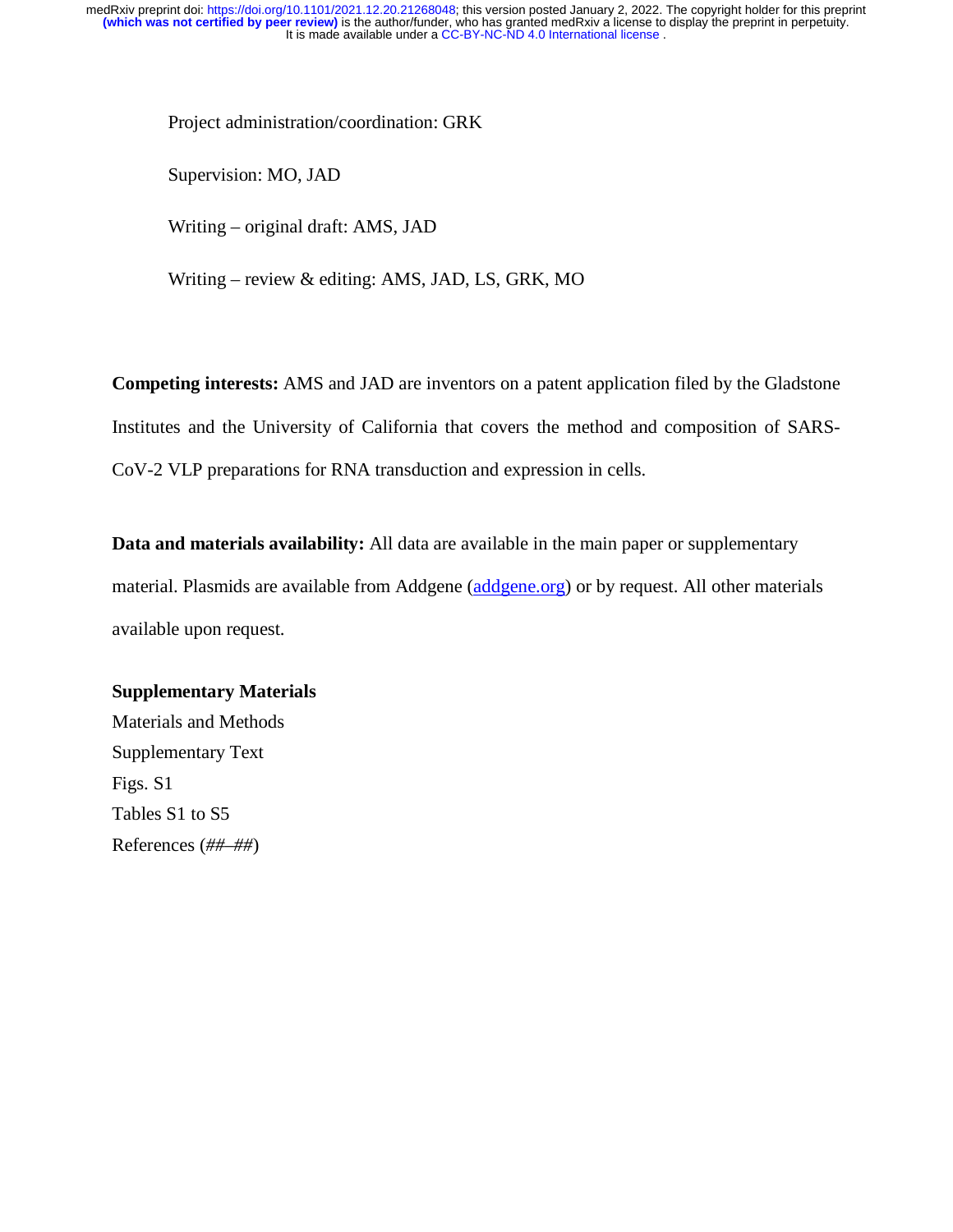From the author/funder, who has granted medRxiv a license to display the preprint in perpetuity.<br>**(which was not certified by peer review)** is the author/funder, who has granted medRxiv a license to display the preprint in medRxiv preprint doi: [https://doi.org/10.1101/2021.12.20.21268048;](https://doi.org/10.1101/2021.12.20.21268048) this version posted January 2, 2022. The copyright holder for this preprint



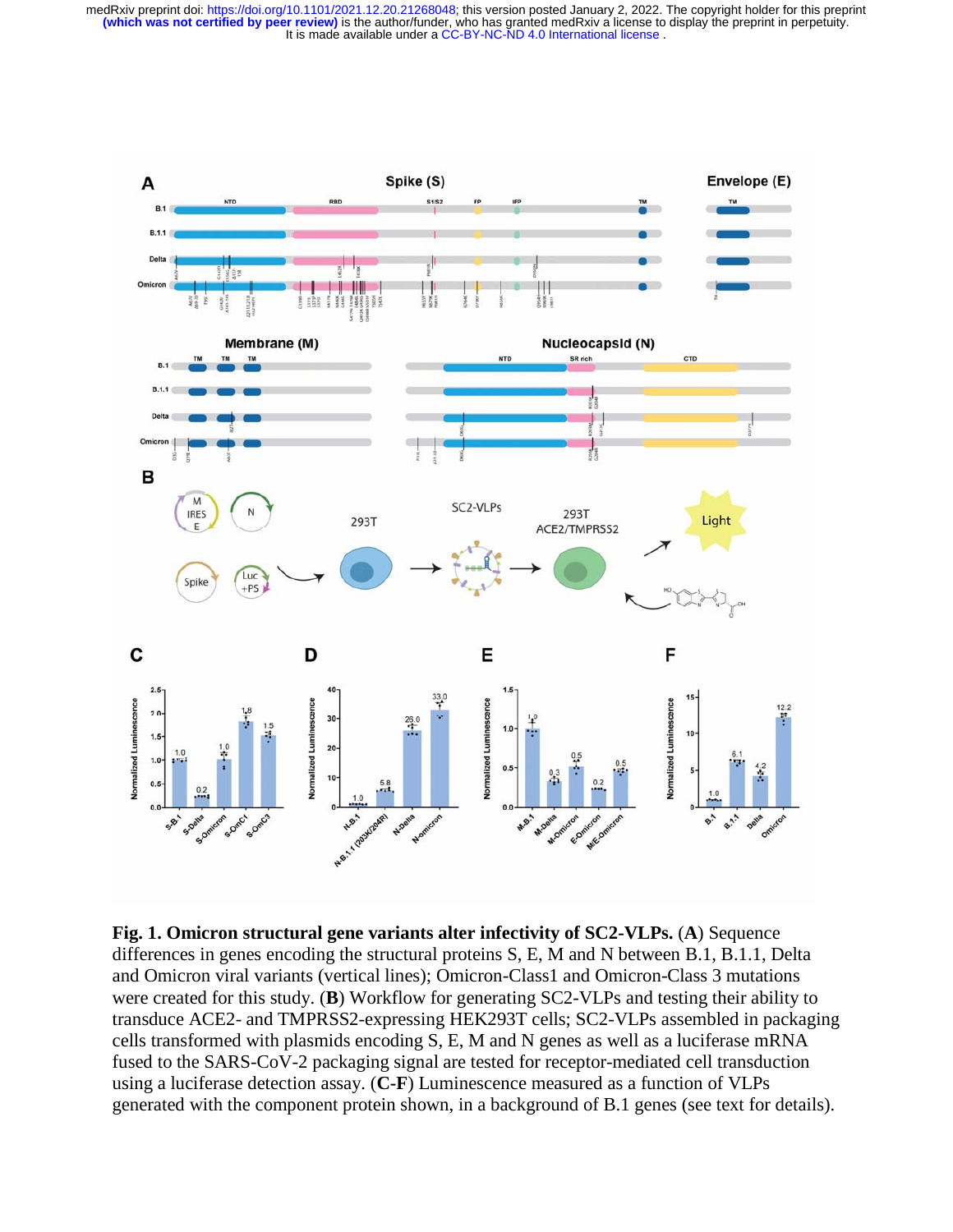It is made available under a [CC-BY-NC-ND 4.0 International license](http://creativecommons.org/licenses/by-nc-nd/4.0/) . **(which was not certified by peer review)** is the author/funder, who has granted medRxiv a license to display the preprint in perpetuity. medRxiv preprint doi: [https://doi.org/10.1101/2021.12.20.21268048;](https://doi.org/10.1101/2021.12.20.21268048) this version posted January 2, 2022. The copyright holder for this preprint



**Fig. 2. Antiserum neutralization of VLPs generated with different S genes.** (A-D) 50% neutralization titers of sera isolated from individuals vaccinated using Pfizer/BioNTech, Moderna, Johnson and Johnson vaccines or from convalescent COVID-19 patients. Neutralization curves were determined using VLPs with either S-B.1, S-Delta, S-Omicron, S-OmC1 or S-OmC3. (E-H) Neutralization titers of sera collected before and after third dose vaccination from individuals receiving the Pfizer/BioNTech vaccine. \*p<0.05, \*\*p<0.01, \*\*\*p<0.001, \*\*\*\*p<0.0001 evaluated using Friedman's exact test for repeated measures.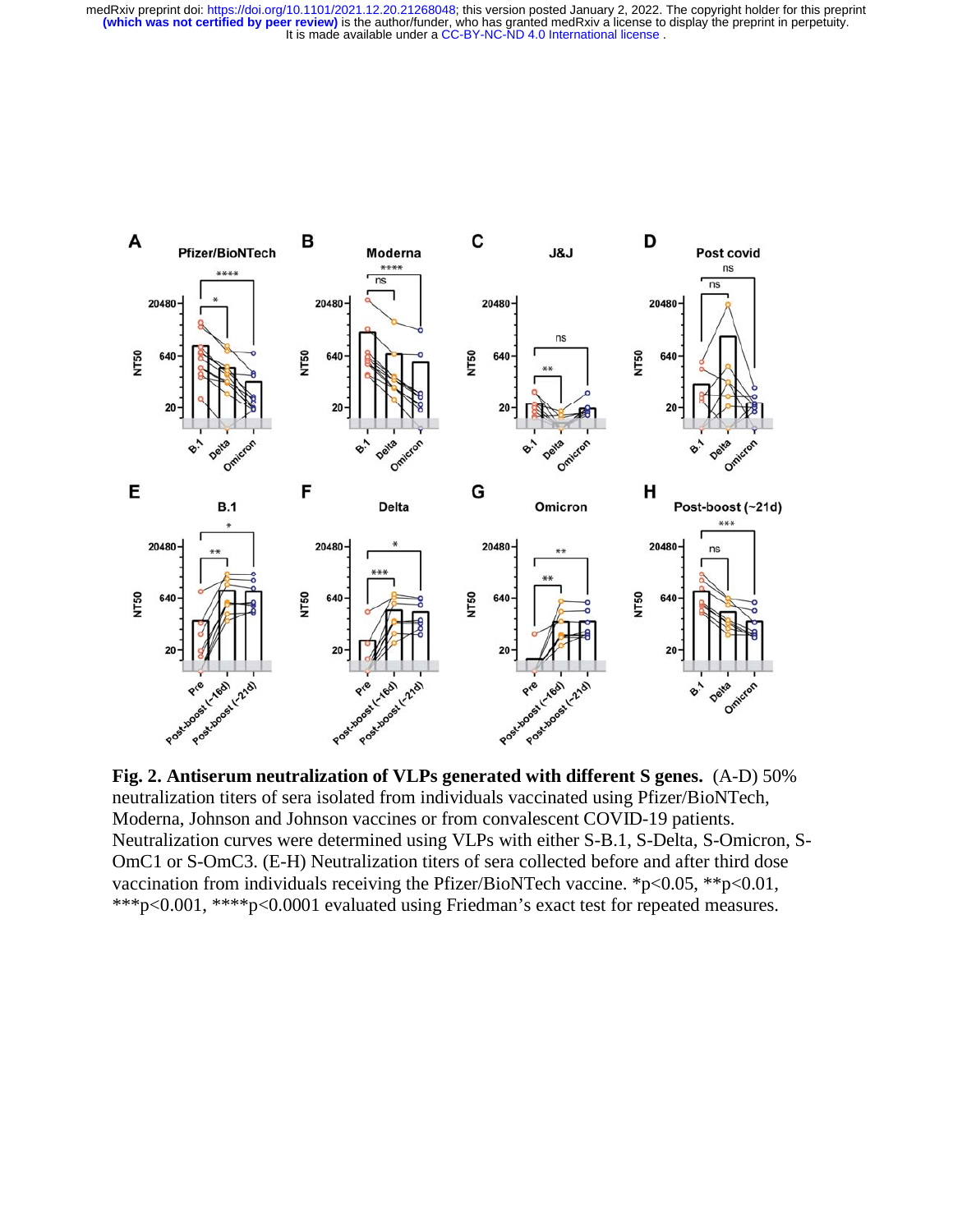

**Fig. 3. Antibody neutralization of VLPs generated with different S genes.** Neutralization curves and IC50 values of Casirivimab and Imdevimab against the S-variants: S-B.1, S-Delta, S-Omicron, S-OmC1 or S-OmC3. Inset shows IC50 values for each monoclonal antibody.

| Table 1. Neutralization titers of vaccinated or convalescent individuals against S-variants.     |
|--------------------------------------------------------------------------------------------------|
| Numbers indicate dilution factors that yields 50% neutralization. Higher numbers indicate better |
| neutralization. Red fill indicates undetectable neutralization at the lowest $(1/20)$ dilution.  |

|               | B.1   | <b>Delta</b> | <b>Omicron</b> | OmC1  | OmC <sub>3</sub> |
|---------------|-------|--------------|----------------|-------|------------------|
| <b>PF0002</b> | 5900  | 880          | 768            | 4006  | 2435             |
| <b>PF0004</b> | 4396  | 1248         | 204            | 1206  | 1244             |
| <b>PF0005</b> | 549   | 185          | 20             | 172   | 130              |
| <b>PF0006</b> | 194   | 52           | 17             | 34    | 68               |
| <b>PF0007</b> | 752   | 319          | 30             | 190   | 357              |
| <b>PF0009</b> | 1159  | 204          | 178            | 483   | 475              |
| <b>PF0011</b> | 824   | 241          | 43             | 166   | 289              |
| <b>PF0012</b> | 282   | 108          | 19             | 57    | 140              |
| <b>PF0013</b> | 152   | 110          | 18             | 45    | 85               |
| <b>PF0016</b> | 37    | 1            | 17             | 9     | 31               |
| <b>PF0017</b> | 295   | 118          | 37             | 110   | 151              |
| M0002         | 3830  | 727          | 692            | 3185  | 1771             |
| M0003         | 375   | 75           | 26             | 102   | 173              |
| <b>M0004</b>  | 25608 | 6105         | 3524           | 15008 | 10995            |
| <b>M0005</b>  | 376   | 130          | 54             | 133   | 174              |
| <b>M0006</b>  | 450   | 80           | 24             | 229   | 178              |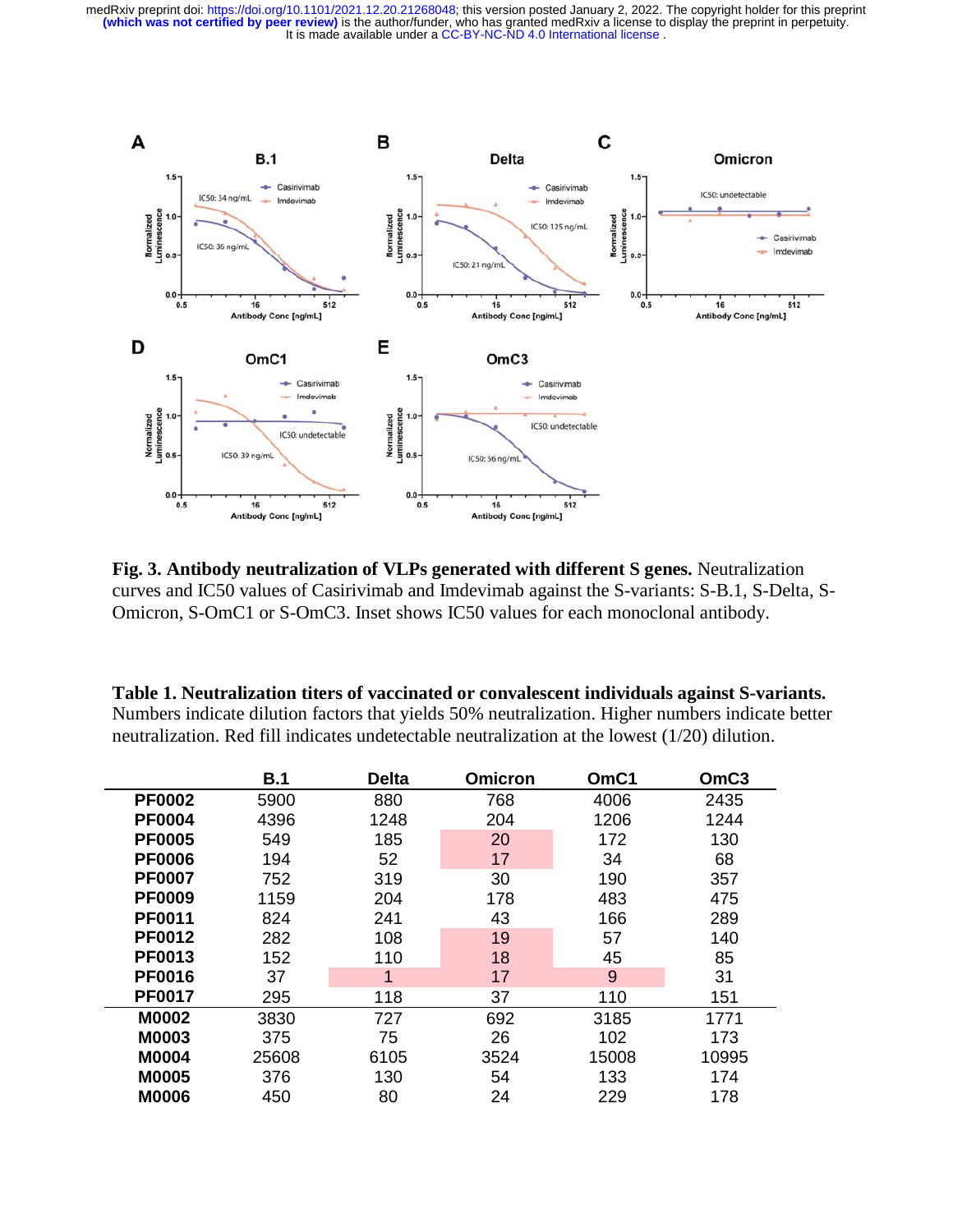| <b>M0007</b>  | 531            | 131            | 41             | 205              | 215            |
|---------------|----------------|----------------|----------------|------------------|----------------|
| <b>M0008</b>  | 186            | 76             | 17             | 94               | 111            |
| M0009         | 608            | 168            | 41             | 205              | 245            |
| M0010         | 171            | 35             | $\overline{2}$ | 47               | 60             |
| M0011         | 823            | 158            | 53             | 238              | 232            |
| JJ0002        | 60             | 2              | 16             | 16               | 11             |
| JJ0003        | 58             | 10             | 15             | 6                | 13             |
| JJ0005        | 26             | $\overline{7}$ | 19             | 35               | 15             |
| <b>JJ0006</b> | 26             | 9              | 16             | 10               | 13             |
| <b>JJ0007</b> | 11             | 12             | 14             | $\overline{7}$   | 18             |
| <b>JJ0008</b> | 25             | 16             | 55             | 14               | 19             |
| <b>JJ0009</b> | 10             | 8              | 14             | $\mathbf 0$      | 14             |
| JJ0010        | 15             | $\overline{7}$ | 20             | 6                | $\overline{7}$ |
| JJ0011        | 20             | 5              | 12             | 3                | 12             |
| <b>PC0002</b> | 51             | 44             | 43             | 19               | 12             |
| <b>PC0003</b> | $\overline{7}$ | 22             | 20             | $\boldsymbol{9}$ | 25             |
| <b>PC0006</b> | 5              | $\Omega$       | 15             | 5                | 5 <sup>5</sup> |
| <b>PC0007</b> | 31             | $\Omega$       | 24             | 12               | 24             |
| <b>PC0008</b> | 39             | 323            | 27             | 14               | 26             |
| <b>PC0009</b> | 268            | 113            | 24             | 104              | 14             |
| <b>PC0011</b> | 432            | 19044          | 77             | 44               | 291            |
| <b>PC0013</b> | $\overline{0}$ | 112            | 8              | $\mathbf 0$      | 30             |
| <b>Naïve</b>  | 5              | 11             | 19             | 9                | $\overline{2}$ |

**Table 2: Neutralization titers against S-variants of individuals vaccinated with two or three doses of the Pfizer vaccine.** Each row represents one subject. Numbers indicate dilution factors that yield 50% neutralization. Higher numbers indicate better neutralization. Red fill indicates undetectable neutralization at the lowest (1/20) dilution. Last three columns indicate the time elapsed between doses for each individual.

| NT50 against S-B.1 |                |                | NT50 against S- |                 | NT50 against S- |                 | <b>Time Lapsed between</b> |         |           |          |                      |
|--------------------|----------------|----------------|-----------------|-----------------|-----------------|-----------------|----------------------------|---------|-----------|----------|----------------------|
|                    |                |                |                 | <b>Delta</b>    |                 | <b>Omicron</b>  |                            | samples |           |          |                      |
| Pre                | T <sub>1</sub> | T <sub>2</sub> | Pre             | T <sub>1t</sub> | T2              | Pre             | Τ1                         | T2      | T0 (Third | T1 (Days | T <sub>2</sub> (Days |
| boost              |                |                | boost           |                 |                 | boost           |                            |         | dose-     | post     | post                 |
|                    |                |                |                 |                 |                 |                 |                            |         | Second    | booster  | booster              |
|                    |                |                |                 |                 |                 |                 |                            |         | Dose)     | shot)    | shot)                |
|                    |                |                |                 |                 |                 |                 |                            |         | days      |          |                      |
| 9                  | 222            | 238            | $\overline{2}$  | 60              | 55              | $\overline{0}$  | 55                         | 54      | 239       | 14       | 20                   |
| 977                | 2251           | 2070           | 254             | 664             | 593             | 58              | 135                        | 126     | 194       | 17       | 21                   |
| 120                | 3311           | 3213           | 31              | 816             | 631             | $5\overline{)}$ | 512                        | 474     | 215       | 17       | 20                   |
| $\Omega$           | 139            | 274            | $\overline{0}$  | 32              | 84              | 1               | 27                         | 58      | 197       | 19       | 22                   |
| 13                 | 473            | 378            | $\Omega$        | 138             | 127             | 2               | 52                         | 53      | 190       | 16       | 21                   |
| 3                  | 448            | 432            | $\overline{0}$  | 124             | 116             | $\overline{0}$  | 47                         | 46      | 212       | 17       | 20                   |
| 57                 | 1537           | 1197           | 6               | 444             | 404             | 3               | 260                        | 274     | 200       | 17       | 20                   |
| 19                 | 404            | 477            | 11              | 130             | 147             | $\Omega$        | 46                         | 69      | 239       | 17       | 22                   |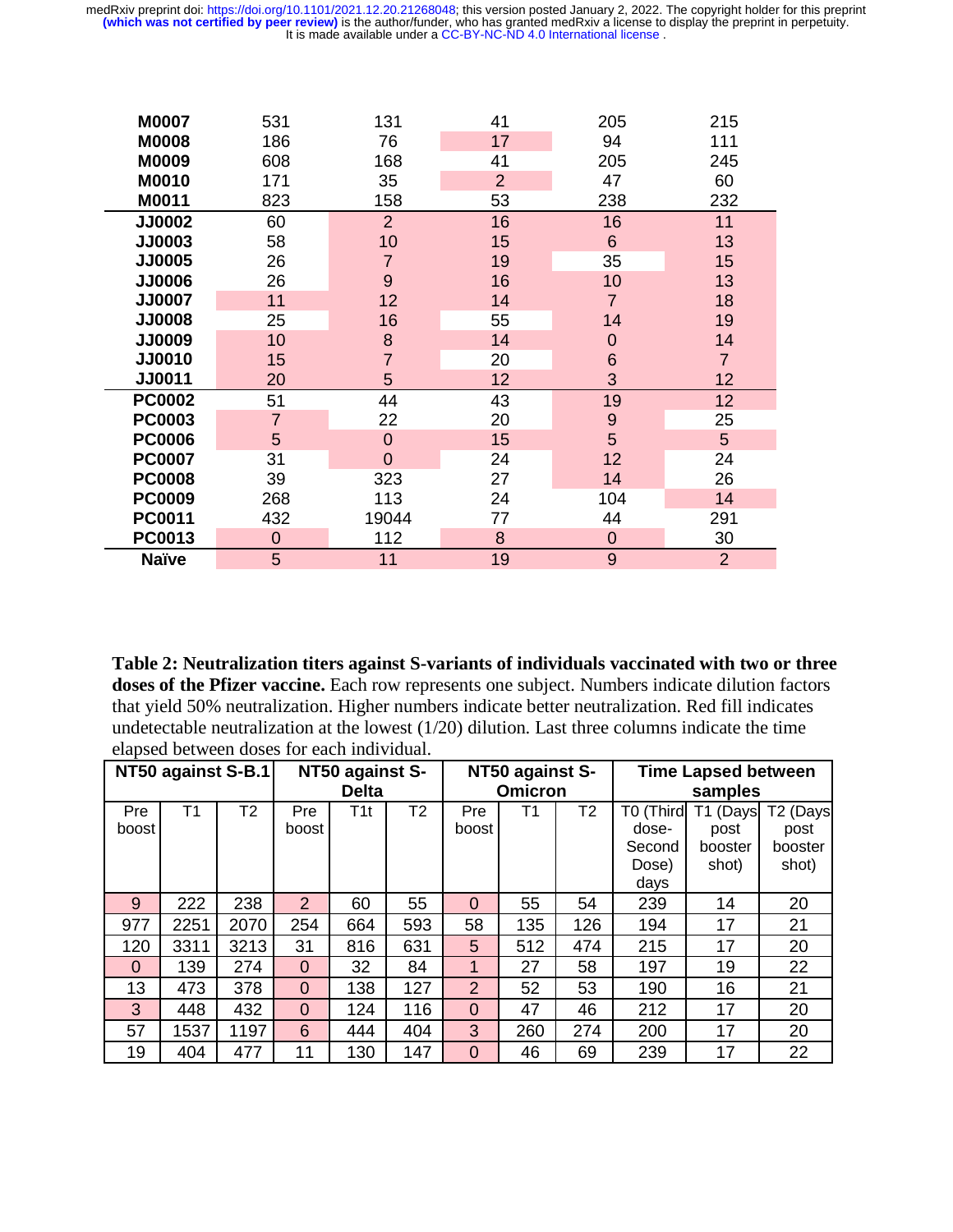**Table 3: IC50 of Casirivimab and Imdevimab against S variants (ng/mL)**. Smaller numbers indicate better neutralization. Red fill indicates undetectable neutralization in our assay of >1000ng/mL.

|                | Casirivimab | <b>Imdevimab</b> |
|----------------|-------------|------------------|
| B.1            | 36          | 34               |
| <b>Delta</b>   | 21          | 125              |
| <b>Omicron</b> | >1000       | >1000            |
| OmC1           | >1000       | 39               |
| OmC3           | 56          | >1000            |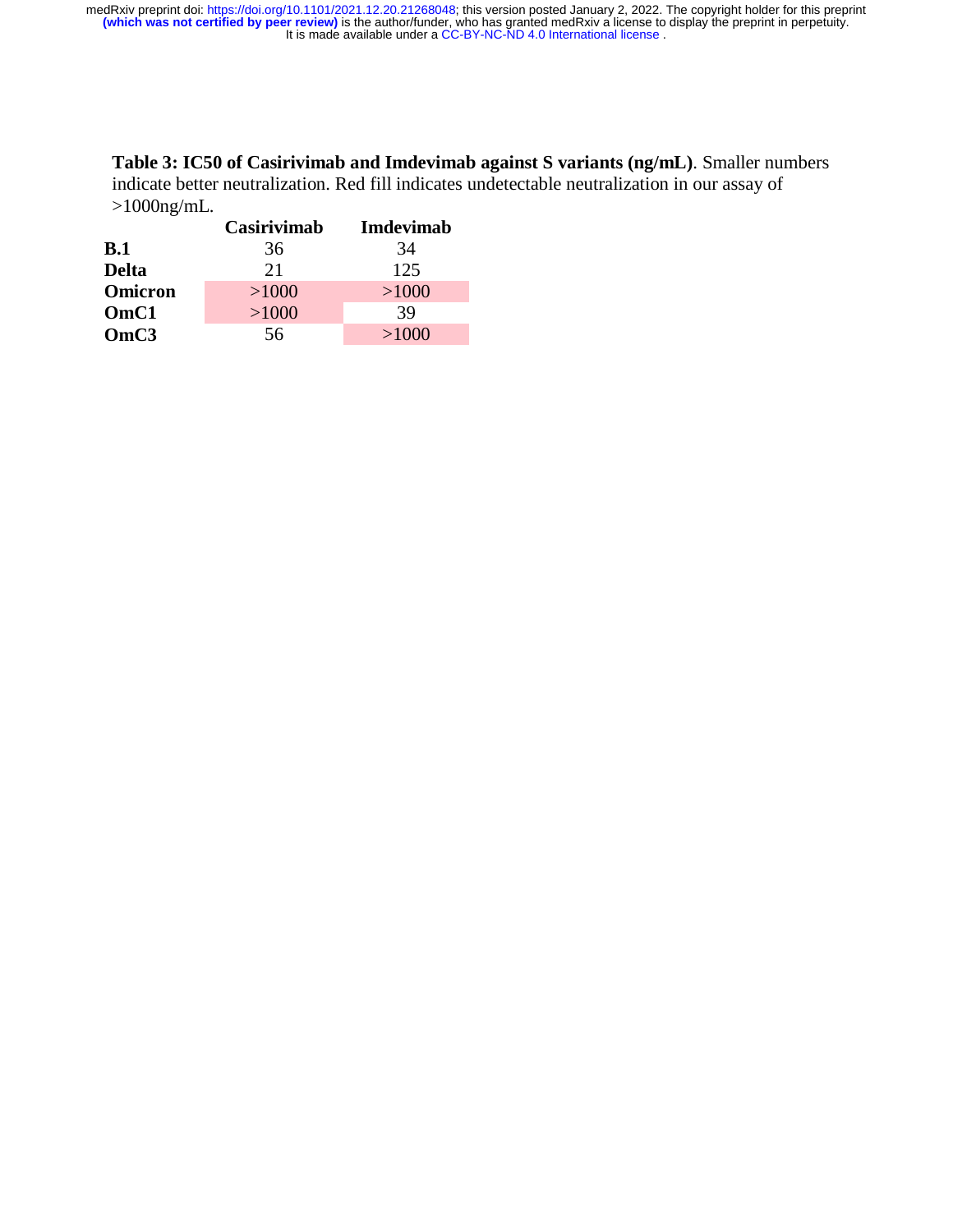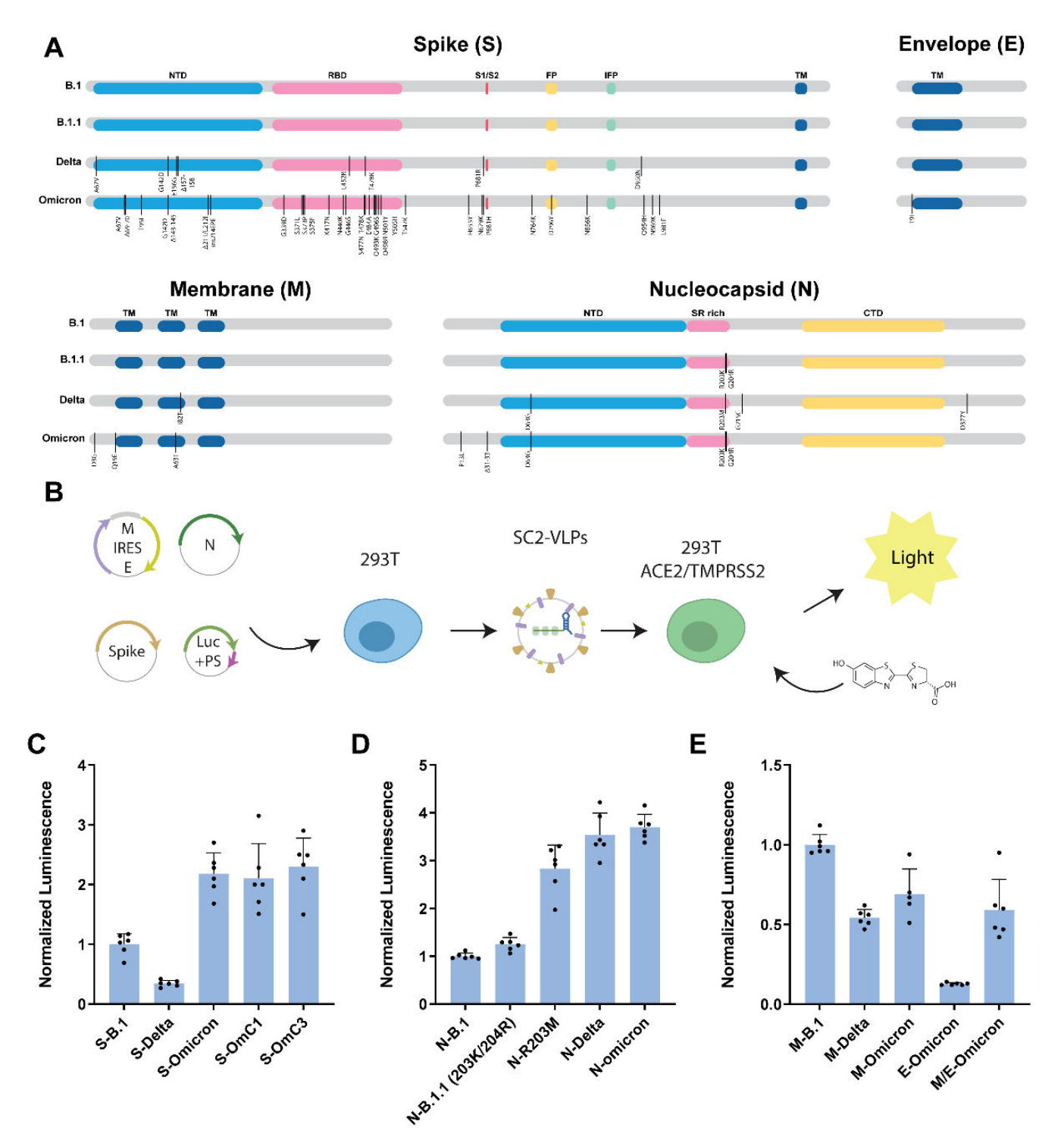



Post-boost (~21d)

 $***$  $20480$ ns NT50 64 20 oater of e.